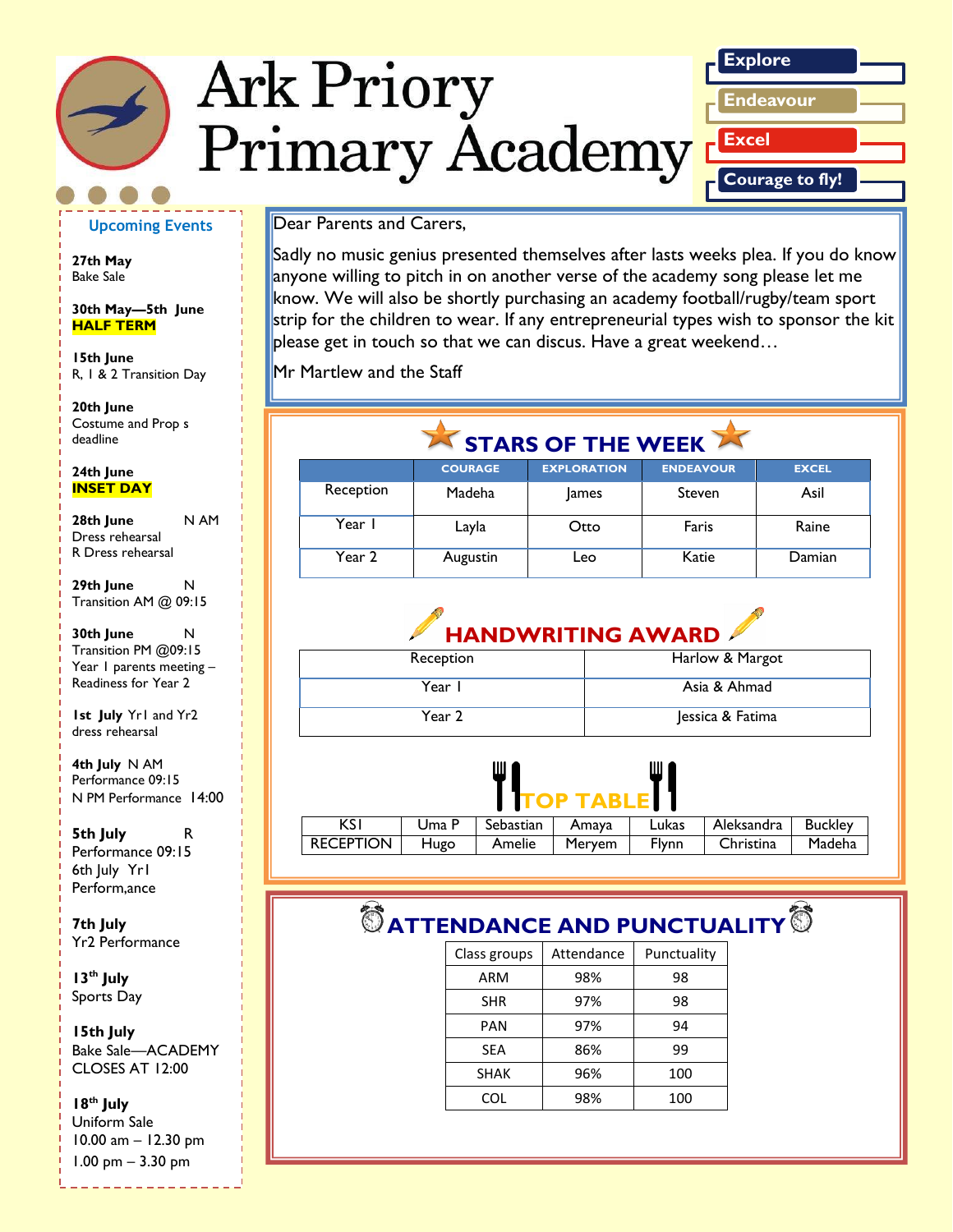## TOPICS NEXT WEEK ...

|                  | <b>English</b>             | <b>Maths</b>            |
|------------------|----------------------------|-------------------------|
|                  | <b>Ugly Duckling</b>       | One Less                |
| <b>Reception</b> | <b>Ahhhhhhh Spider!</b>    | Doubling and Halving    |
| Year             | Man on the Moon            | Number Sequences to 100 |
| Year 2           | <b>Zeraffa the Giraffe</b> | <b>Shape</b>            |

### **Notices**

**Walk to School Week** – Next week pupils and staff are encouraged to take part in an exciting challenge in support of Walk to School Week. Firstly, pupils should endeavour to walk to and from the academy every day and secondly to take part in a lunchtime walking event in the playground which will take place over a 3 day period. Pupils who achieve 10 walks to and from school, in addition to taking part in all 3 lunchtime walking activities will be awarded with a certificate and enamel pin badge to mark this achievement. Walking is beneficial to health and our environment but in addition is a perfect opportunity to spend time talking with your child/ren about their school day. Happy walking.

**Consideration to our Neighbours –** as some of you are no doubt aware a number of the academies most immediate residents have made a series of complaints over the last few weeks regarding the conduct of parents and children whilst waiting for the gates to be opened in the morning or afternoon. As such we would respectfully request that all parents waiting for the gates wait on the academy side of Acton lane in front of the building itself and that all children are prevented from climbing on the adjoining wall or kicking out the gravel in the alleyway beside the academy. Your consideration would be very much appreciated.

**Assembly Attendance -** If you wish to attend our Friday Achievement assembly at 2.15 pm you are now able to book a place with the academy office – there are ten places available each week and we would ask that you are considerate of the needs of others and only book once per term. This new system will allow parents to be present when their child/ren receive a Stars of the Week certificate in the Achievement Assembly.

**Lost Property** – This is becoming an increasing issue to parents, pupils and staff with a great deal of time spent on trying to locate lost items and frustrating for all. The academy endeavours to return **named** items to pupils swiftly, however, we have a pile of un-named sweaters, cardigans and blazers which we are unable to return. In light of this we will be washing un-named items and selling them at the end of the term in a second hand sale event. In the near future, you will be able to purchase name tags directly from the academy to ensure all clothing is clearly named.

**Post Box** – Many thanks to those parents who are using our new post box for photo orders, trip replies and tokens. We would encourage all parents to use this new system which is located at the main pupil gate.

**Group Class Photographs –** These have been sent home this week via the book bags and the deadline for orders is **Wednesday 25th May.** Orders received after that date will incur an additional charge.

**Year 1** –thank you for all of your feedback – the most requested time was the 17.45. However, as there were a number of others asking for the alternative time we will run the session again before the end of the year closer to the school hours – please remember we request that no children attend this meeting.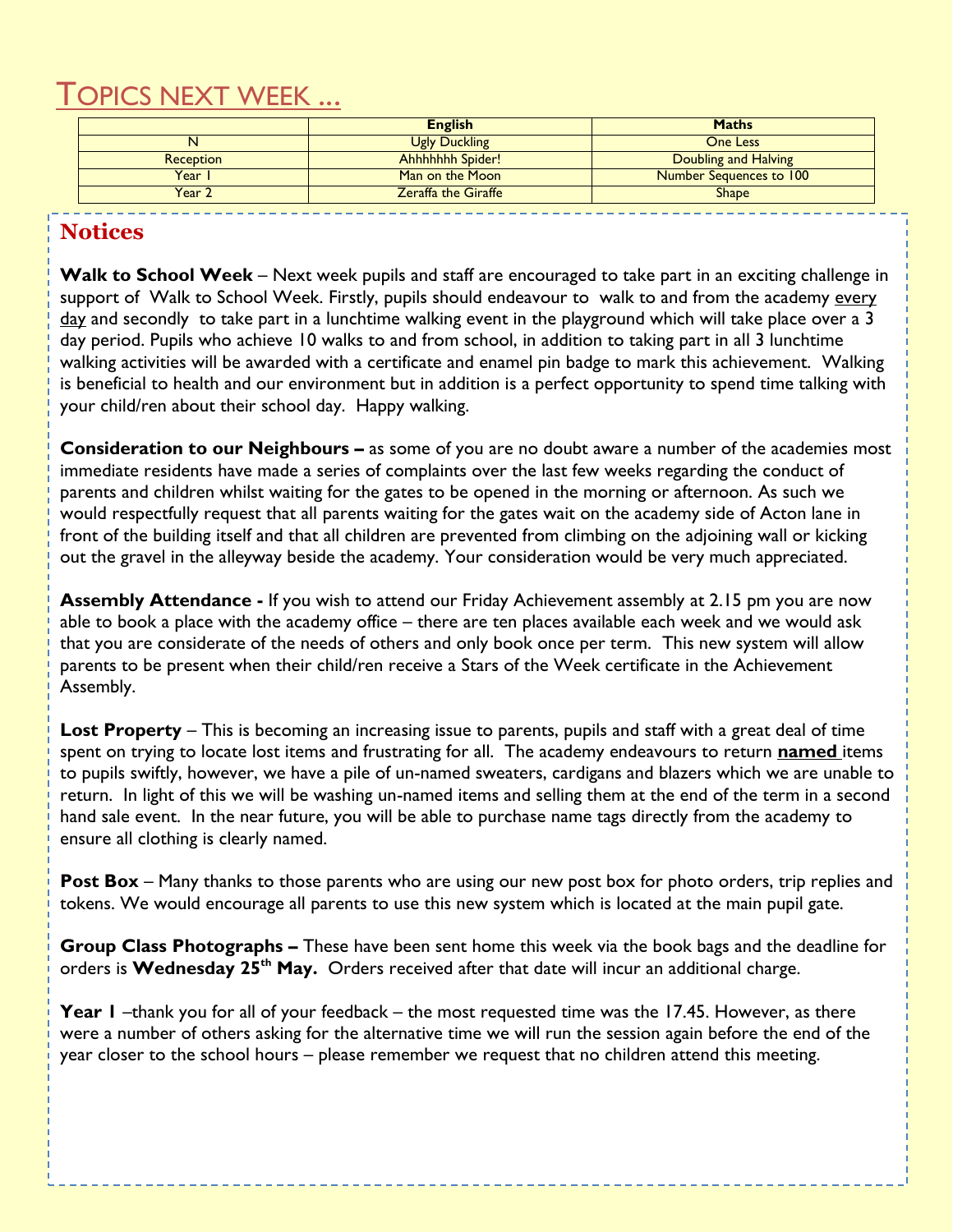### **Notices**

**Joint Academies Photograph** – To mark the end of this academic year, we have arranged for a photograph to be taken of Ark Priory and Ark Byron pupils together in celebration of this very special year. This will take place on 20<sup>th</sup> June and we have organized for this to be distributed to parents before we break up on  $15<sup>th</sup>$  July.

**Breakfast Club** – Pupils are required to arrive **between 7.50 am to 8.00 am** to ensure a smooth start to the day. **Commencing fromMonday 16th May, we will no longer admit pupils arriving after 8.00 am** to the this facility. Please ensure you pre-book a place as this is proving to be very popular.

**Autumn Term Clubs 2016 –** Mrs Martin is currently working on the revised club timetable for Autumn 2016 and would love to hear parental views on activities your child would be interested in. We will be sending out a questionnaire and would appreciate you spending a few minutes completing it so we can endeavor to provide an exciting range of clubs.

## **Last Day of Term–**

## **Autumn Term Start Dates:**

<u> 7th September – Years 3, 2 and 1</u> 7th, 8th and 9th September - Reception <u>classes will have a staggered start</u>

#### **APPAA FORTHCOMING EVENTS**

| Friday 27 <sup>th</sup> May                 | <b>Reception Bake Sale and Second Hand Uniform Sale</b>   |
|---------------------------------------------|-----------------------------------------------------------|
| Thursday 16 <sup>th</sup> June              | Parents' Social (time and venue tbc)                      |
| Friday 17 <sup>th</sup> June                | <b>Nursery Bake Sale</b>                                  |
| Saturday 2 <sup>nd</sup> July               | Ark Priory and Ark Byron Summer Fair (11.00 am – 3.00 pm) |
| Friday 8 <sup>th</sup> July<br>(DATE CHAGE) | <b>Ark Byron Bake Sale</b>                                |